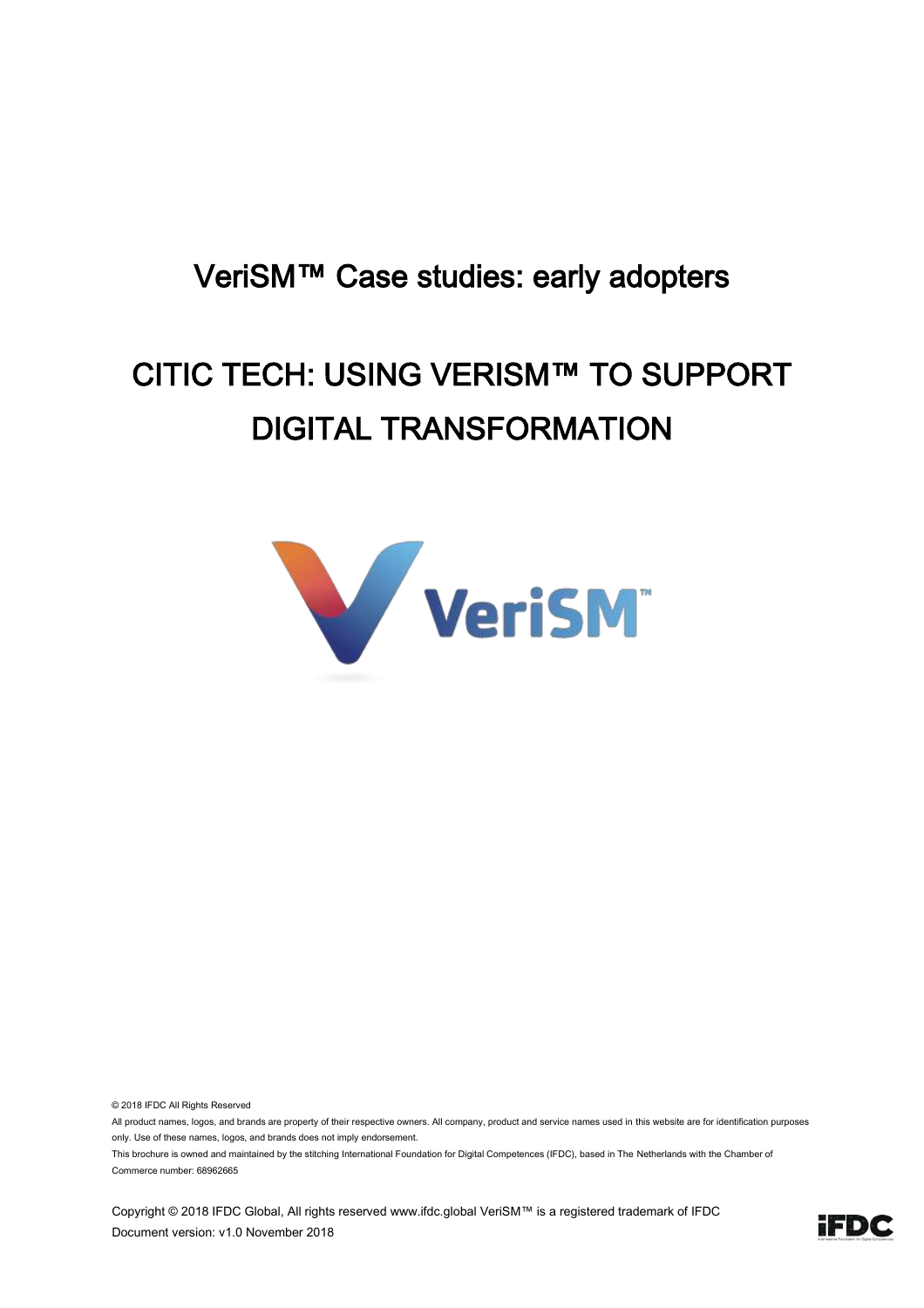### Introduction

In this case study, Song Xiang and Deng Hong describe how CITIC Technology Co., Ltd. (CITIC Tech) used the VeriSM™ Management Mesh as a practical managerial instrument to guide top-notch design of digital service management, and to summarize and accumulate best practice for digital transformation and management like a 'vessel'.

## About CITIC Group

As China's biggest conglomerate, CITIC Group operates in financial services, resources and energy, manufacturing, engineering contracting, real estate and others. According to the latest Global Fortune 500 rankings released by Fortune Magazine, CITIC Group is ranked 172nd with an approximate operating income of \$64,720.56 million USD and a net profit of \$8,823.73 million USD.

CITIC Tech was founded in 2016 to boost the digital transformation of the conglomerate and to act as the main player for technological empowerment and business ecological transformation.

# Digital strategies

CITIC Group has taken the initiative to put into force digital transformation strategies. On August 29, 2016, it launched the 'internet + transformation' strategy and proclaimed that it would adopt the principle of openness and sharing. Additionally, CITIC Group would employ internet technologies, such as cloud computing, big data and the Internet of Things. This would change its previous point-to-point and project-to-project business communication and collaboration model, which put capital as the bond, so that new cross-border applications and collaborative scenarios could occur. With its year-long ample offline industrial resources, the Group is no longer a simple corporate island but an organically-melded industrial ecology with valuable online data assets piling up that further elevate its platform values and associated effects.



<sup>© 2018</sup> IFDC All Rights Reserved

All product names, logos, and brands are property of their respective owners. All company, product and service names used in this website are for identification purposes only. Use of these names, logos, and brands does not imply endorsement.

This brochure is owned and maintained by the stitching International Foundation for Digital Competences (IFDC), based in The Netherlands with the Chamber of Commerce number: 68962665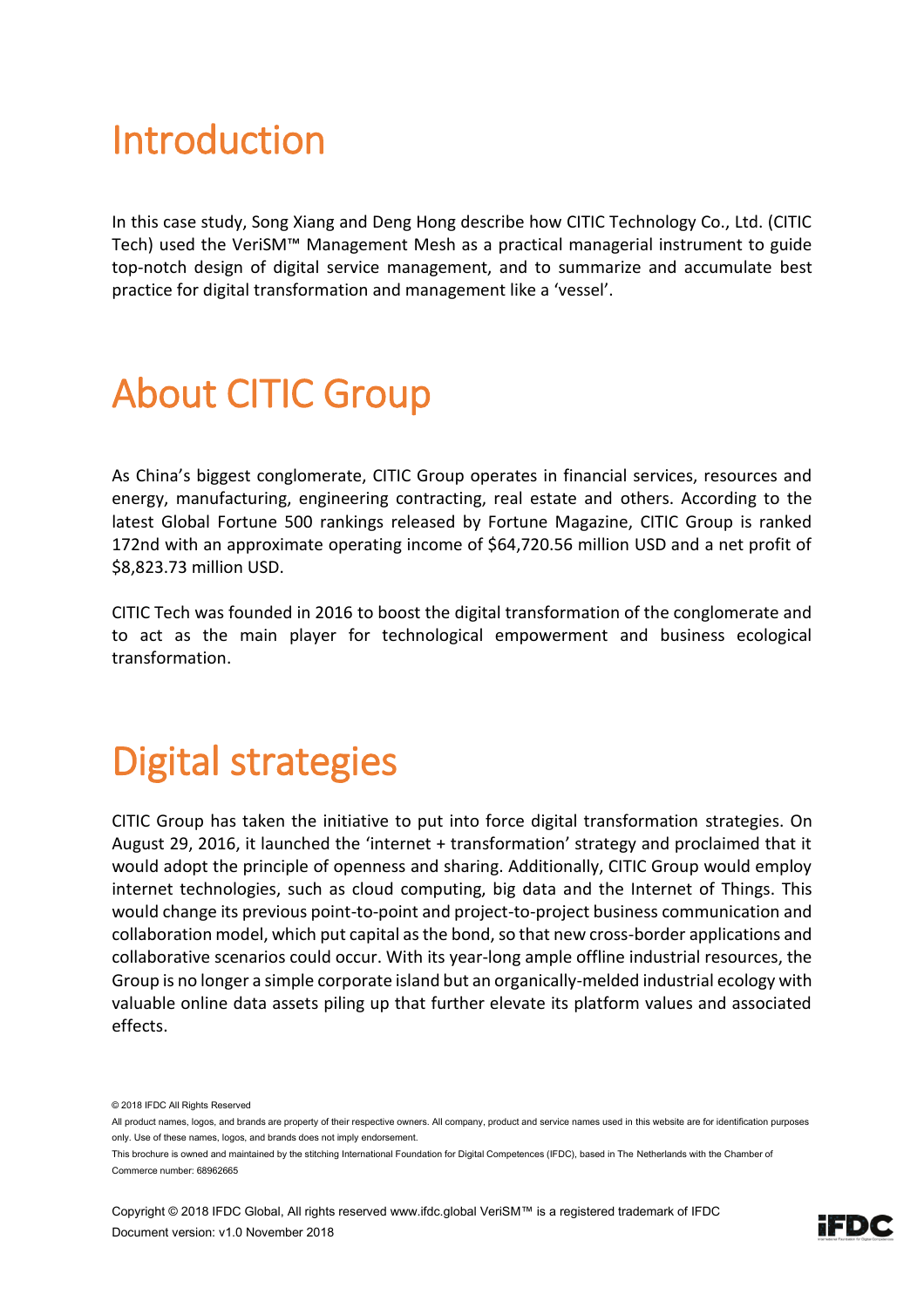

In this case study, CITIC Group explains how the Management Mesh is used to summarize and state how it implements digital strategies. They started from the generic Management Mesh.

**Management practices** 

© 2018 IFDC All Rights Reserved

All product names, logos, and brands are property of their respective owners. All company, product and service names used in this website are for identification purposes only. Use of these names, logos, and brands does not imply endorsement.

This brochure is owned and maintained by the stitching International Foundation for Digital Competences (IFDC), based in The Netherlands with the Chamber of Commerce number: 68962665

Copyright © 2018 IFDC Global, All rights reserved www.ifdc.global VeriSM™ is a registered trademark of IFDC Document version: v1.0 November 2018

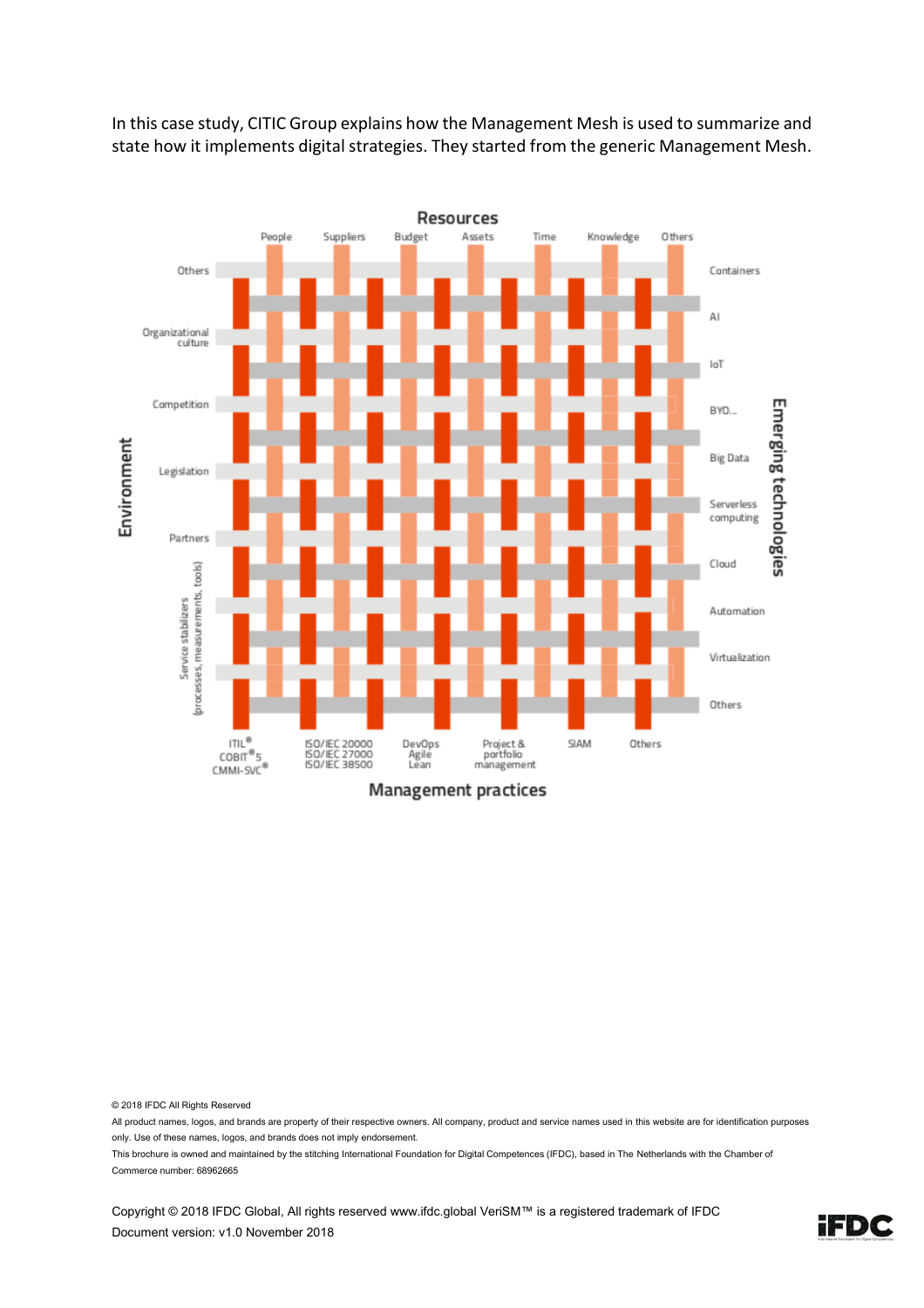### Resources

Since launching CITIC Group's 'internet + transformation' strategies, CITIC Group has adopted the following procedures to implement the strategic transformation:

a) Set-up of the 'internet + transformation' supervisory team and execution teams;

Guided by the management of the Group, the provision of science and technology is to be forged into a new core capacity alongside asset and brand. Through internal and external collaboration, the organization promotes innovation and entrepreneurship, defining a number of projects for business development in the Group and its branch companies;

b) Set-up of the management organization;

Regarding organizational resources, the Group established CITIC Cloud, a serviceoriented organization. The president of CITIC Group is the new organization's president. CITIC Cloud is undertaking the task of 'internet + transformation' in the conglomerate;

c) Set-up of technology organization;

- **EXTIC Tech was established under CITIC Cloud. Using a market-based operational** model, it has recruited and cultivated over 200 talented staff members on internet technologies. It is dedicated to three core missions of 'connectivity, congregation of users and production of data'. With scientific and technological innovation as the bond:
	- o It forges the internet empowerment platform in CITIC Group;
	- $\circ$  It propels the collaboration and aggregation of superior resources in CITIC Group, its subsidiary companies and its partners;
	- o It facilitates the formation of an industrial ecosphere of 'co-production, cobuilding, co-existence, and co-winning' with CITIC features;
	- o It boosts its holistic values.

### New technology

'Internet + transformation' can't do without advanced technologies. CITIC Cloud is a technology empowerment platform built by CITIC Tech to drive the horizontal interconnectivity of industrial resources and to attract new cross-field applications and collaborative environments, and a concentrated embodiment of advanced technologies. A hybrid cloud-computing platform, based on cloud intermediary model, CITIC Cloud platform

<sup>© 2018</sup> IFDC All Rights Reserved

All product names, logos, and brands are property of their respective owners. All company, product and service names used in this website are for identification purposes only. Use of these names, logos, and brands does not imply endorsement.

This brochure is owned and maintained by the stitching International Foundation for Digital Competences (IFDC), based in The Netherlands with the Chamber of Commerce number: 68962665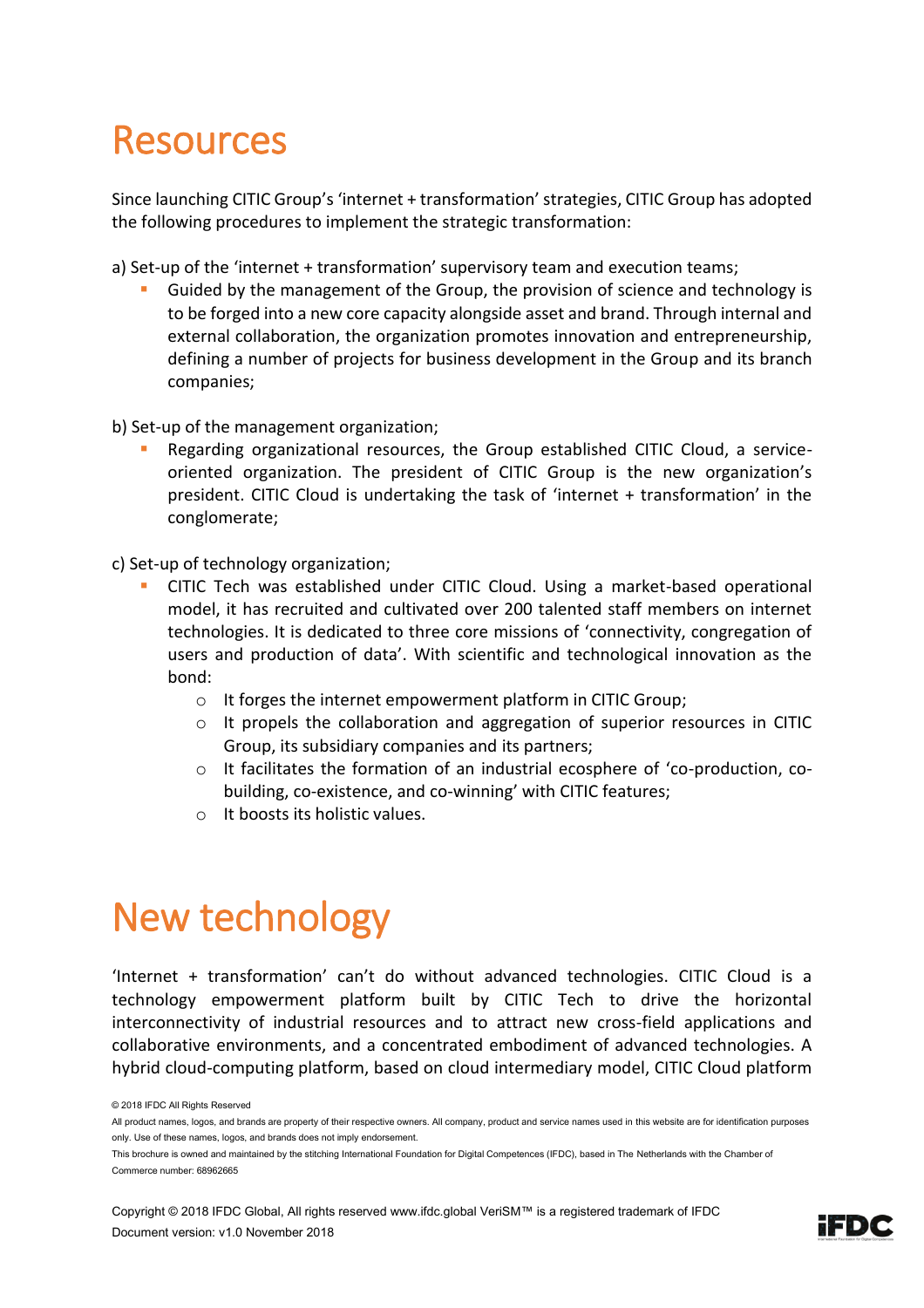fuses cutting edge technologies, such as leading cloud computing, big data, the Internet of Things, mobile internet, blockchain, and artificial intelligence technology. It has developed three platforms namely laaS, PaaS and SaaS that provide 'front-edge, secured, good quality and low-priced' cloud services and solutions for subsidiary organizations under CITIC Group.

### Practice of management

The implementation of an ISO/IEC 20000 service management system and an ISO27001 information security management system supports CITIC Tech in management, operation, information management and other areas. The development team adopts Agile software development methods to deliver a quick response from IT to the business. Construction of a DevOps (development and operations) integration platform achieves automation of development, testing and deployment of software. An ITIL-based IT service management platform helps service operation and maintenance.

# Digital transformation

#### *Empowerment transformation model*

Drawing reference from VeriSM™'s Management Mesh led to the design of the CITIC Cloud empowerment transformation model (see picture below) for client organizations. It translates business values from four levels: 'capacity building', 'capacity output', 'capacity transformation' and 'business values'.



All product names, logos, and brands are property of their respective owners. All company, product and service names used in this website are for identification purposes only. Use of these names, logos, and brands does not imply endorsement.

This brochure is owned and maintained by the stitching International Foundation for Digital Competences (IFDC), based in The Netherlands with the Chamber of Commerce number: 68962665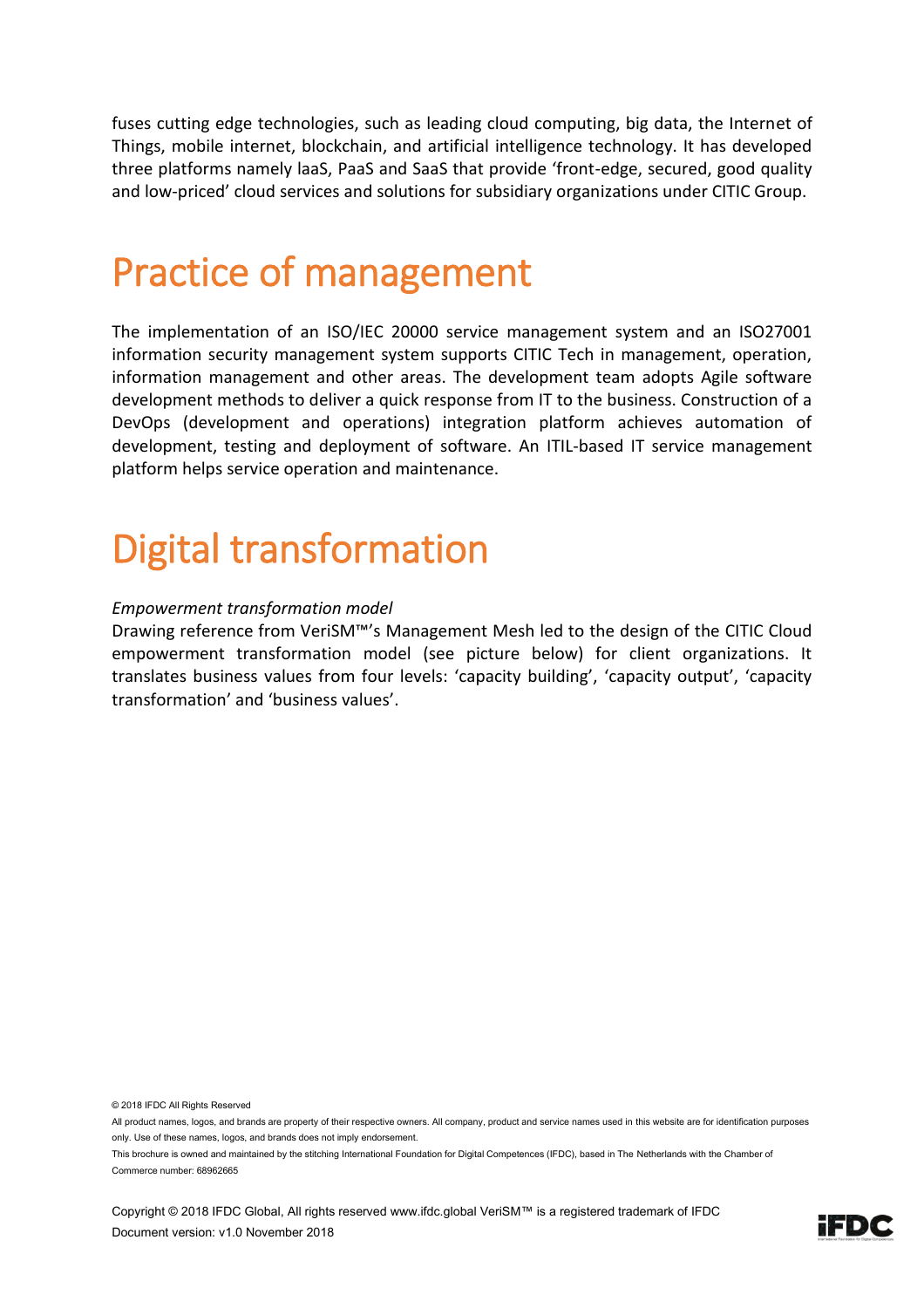

## Capacity output

With a vision of building an ecological cloud alliance, CITIC Tech co-mingles four models (business, technology, management and service) with the model of building a cloud platform. Its output is six emerging technological competences – cloud computing, Big Data, Internet of Things, mobile networking, artificial intelligence and blockchain – to its internal subsidiary organizations and other conglomerates via the cloud platform.

■ Output of service capacity on the infrastructure level:

This covers IaaS cloud service, PaaS cloud service, cloud framework building, private cloud and output of Oracle product capacity. It covers such core cloud resource services as computing, storage, internet, safety and database. It includes four sectors namely consultancy, implementation, backup, and proxy.

© 2018 IFDC All Rights Reserved

This brochure is owned and maintained by the stitching International Foundation for Digital Competences (IFDC), based in The Netherlands with the Chamber of Commerce number: 68962665



All product names, logos, and brands are property of their respective owners. All company, product and service names used in this website are for identification purposes only. Use of these names, logos, and brands does not imply endorsement.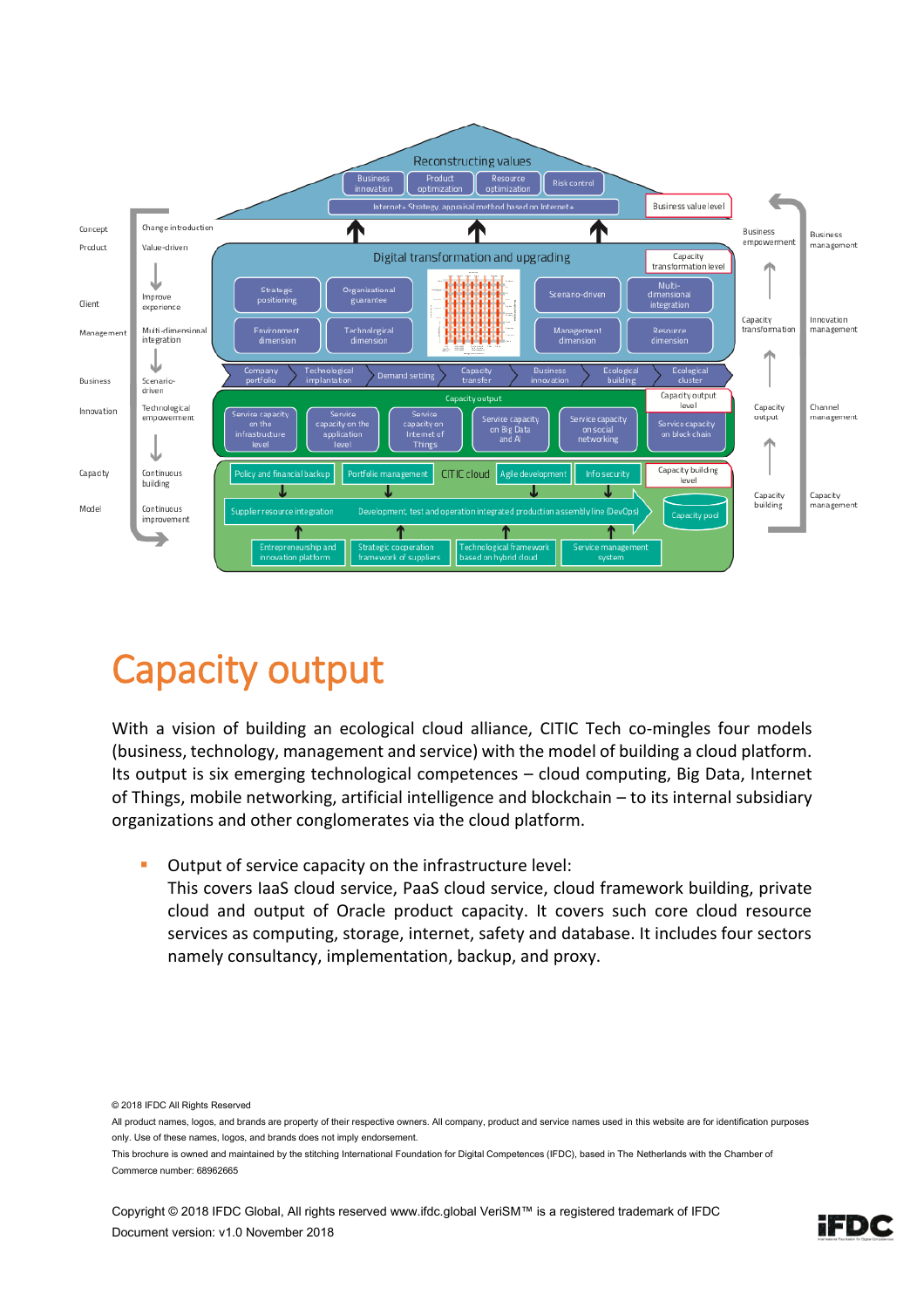- Output of service capacity on the infrastructure level:
	- This covers tax receipt cloud service, videoconferencing system, unified OA portal, cloud platform for unified files, solution for corporate collaborative office-running, application/networking/terminal performance surveillance platform, secured upgrading and transformation, cloud platform for financial management, cloud platform for data recording, cloud platform for concentrated analysis, analysis and display platform of big data, secured plan of SaaS model etc.
- Output of service capacity on the Internet of the Things: This covers the universal internet development platform, safe and stable maintenance of the Internet of Things platform, solutions for Internet of Things for specific industries and application and development.
- Output of service capacity of Big Data and Artificial Intelligence: This includes the Big Data basic service, data analysis and visualization, data application, and artificial intelligence etc. that can help companies glean and excavate data resources and accumulate Big Data advantages.
- Output of service capacity on mobile networking: By referring to such internet technologies as cloud computing, Big Data and mobile networking, this area delivers a business collaboration platform and industrial ecological platform for the Group, its subsidiary organizations and its external partners. CITIC Cloud, the platform organization, can be combined with the CITIC industrial ecology to share resources and risks. With ecological strength, this boosts the organization's comprehensive competitiveness. It links its internal and external resources with other CITIC organizations and provides services for office-running, collaboration, life, culture etc.
- Output of service capacity on blockchain: Blockchain is a new applied model of computing technologies such as distributed data storage, point-to-point transmission, consensus mechanism, and encryption algorithm.



All product names, logos, and brands are property of their respective owners. All company, product and service names used in this website are for identification purposes only. Use of these names, logos, and brands does not imply endorsement.

This brochure is owned and maintained by the stitching International Foundation for Digital Competences (IFDC), based in The Netherlands with the Chamber of Commerce number: 68962665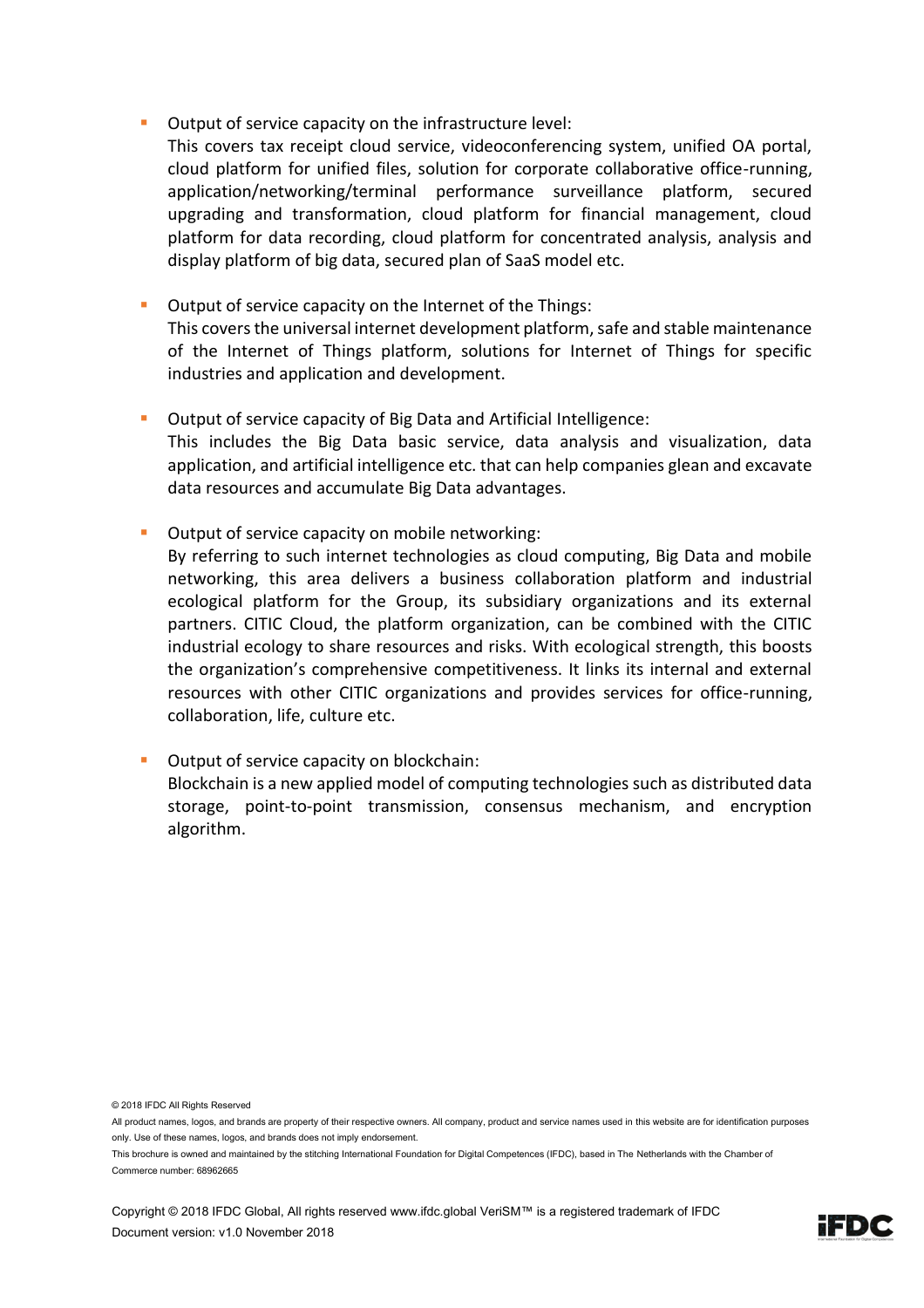### Practice of digital business

Successful cases on CITIC Cloud's replacement of traditional businesses through transformation with its six technological capacities are many. This section shows 'smart warehouse logistics' as an example to explain how to link the upstream and downstream through digitalization.

Warehouse logistics is a common challenge for many organizations. Its core flow is shown in picture available below. As a major document of title and audit trail for commodity circulation, it also carries strong financial features. However, it doesn't have an acceptable management and approval system when it comes to authorizing and crediting warehouse receipts. This means that warehouse receipts are held back in terms of stock levels, payments and logistics. They fail to satisfy the needs of stakeholders such as traders, banks, stock markets, insurance organizations and so on.

While tackling these challenges, CITIC Cloud deployed the Internet of Things and blockchain technologies to the cloud platform for warehousing supervision, the cloud platform for warehouse receipt management, an offline warehousing supervision mesh and a reliable ecosystem of warehouse receipts to address the issues of authorizing and crediting warehouse receipts. Establishing reliable warehouse receipts called for the backup of sensors, the Internet of Things and blockchain technologies. The financial ecosystem of the supply chain that covered producers, traders, warehouse staff, stock markets, banks, insurance organizations, security, and so forth was set up by linking the upstream activities with those downstream and financial services through credible warehouse receipts.



© 2018 IFDC All Rights Reserved

All product names, logos, and brands are property of their respective owners. All company, product and service names used in this website are for identification purposes only. Use of these names, logos, and brands does not imply endorsement.

This brochure is owned and maintained by the stitching International Foundation for Digital Competences (IFDC), based in The Netherlands with the Chamber of Commerce number: 68962665

Copyright © 2018 IFDC Global, All rights reserved www.ifdc.global VeriSM™ is a registered trademark of IFDC Document version: v1.0 November 2018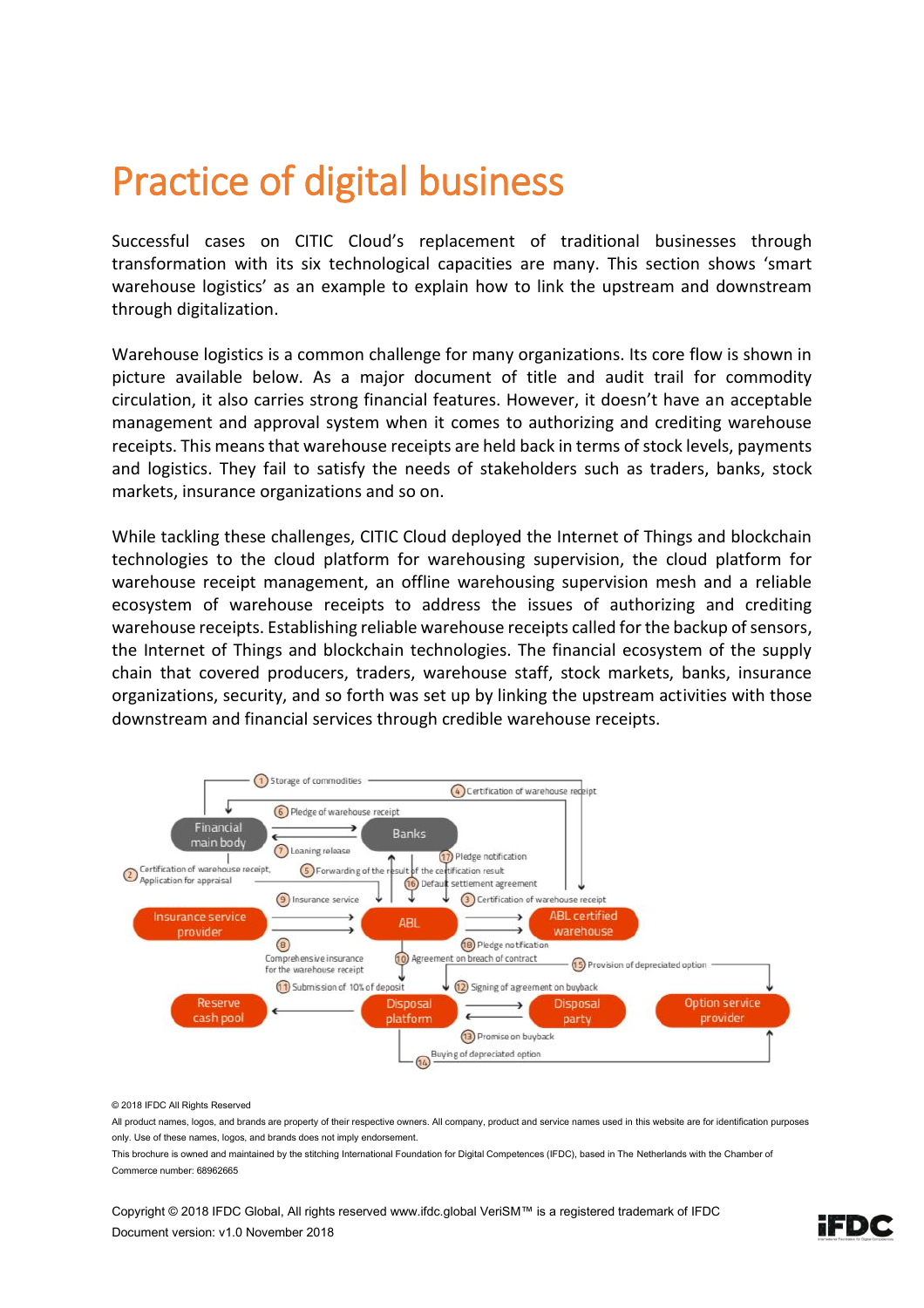With nonferrous metal as the pilot in the early stages, and CITIC Wutong Port Supply Chain Management Company as the main operational organization, it provided an individual solution to the supply chain for the subsidiary organizations and external clients. Integration of upstream and downstream trade, logistics, capital flow and information flow helped to generate highly-correlated business data in a bid to achieve dynamic risk control, before improving the upstream / downstream supply chain efficiency, reducing operational costs and realizing the values of digital transformation.

## Summary

By May 2018, CITIC Tech had assisted 150 subsidiaries in digital transformation. CITIC Tech is exploring breakthroughs on multiple fronts including organization, business, technology, management and culture. The key factors of successful digital transformation are listed as below.

# Policy and organization

Digital transformation is restructuring at the organizational level. Business innovation, technology upgrades, financial backing and organizational restructures all call for vigorous support by the executive managers in the organization. During the process of digital transformation, CITIC Group provided support for digital transformation on the following three levels:

- A special guidance committee namely 'internet + transformation' supervisory team, under direct leadership of the top executive of the Group to address financial backing;
- **•** The platform service organization, CITIC Cloud, to address issues on business orientation, innovative incubation and investment;
- **E** A scientific and technological organization, CITIC Tech, to address the issues on scientific and technological output and commercial transformation.

All product names, logos, and brands are property of their respective owners. All company, product and service names used in this website are for identification purposes only. Use of these names, logos, and brands does not imply endorsement.

This brochure is owned and maintained by the stitching International Foundation for Digital Competences (IFDC), based in The Netherlands with the Chamber of Commerce number: 68962665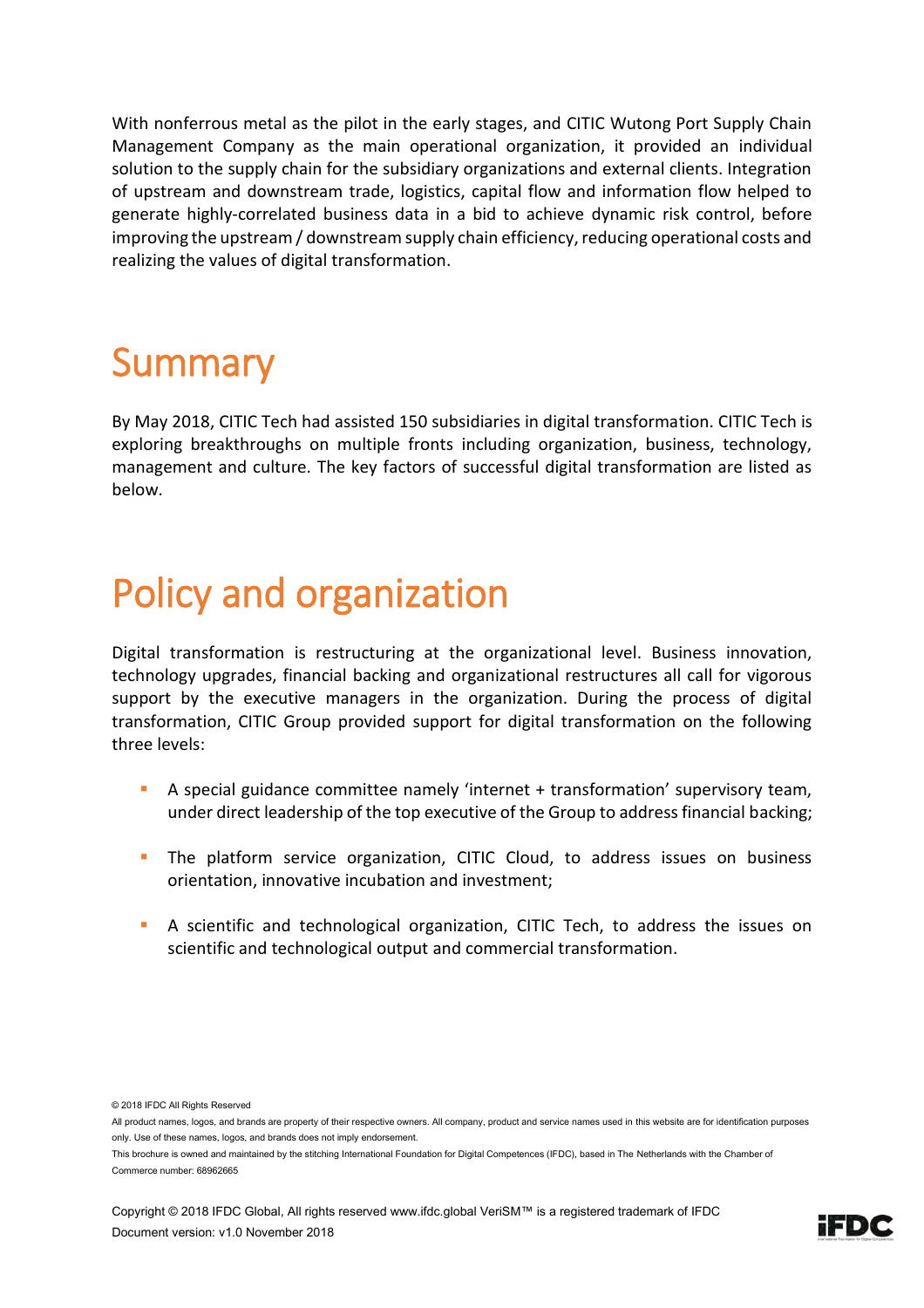# Building of infrastructures for digital transformation (hybrid cloud)

Regarding infrastructure utilities, CITIC Group involved multiple industries and its subsidiary organizations in varying sectors – all with disparate demands. Both a private cloud and singular public cloud fell short of fully satisfying all demands. In response to this challenge, CITIC Cloud adopted the strategy of building a hybrid cloud. While building its private cloud, it released the public cloud and introduced an advanced Oracle database cloud service to satisfy the demands on the infrastructure level in its subsidiary organizations. Upon completion, various workloads and business activities under CITIC can trace their resources through CITIC Cloud.

# Agile development assembly line

For the software development stages, it introduced an Agile development project and achieved its goal through the use of sprints. During the whole development process, timely responses were provided to changes in business demands so that innovative technology could quickly deliver business benefits, under the controls of a systematic methodology.

To deliver software products and services on time, the development, IT operations and quality assurance departments worked together, constructing an automated assembly line for development and maintenance, by implementing DevOps. They also established key performance indicators based on five dimensions: speed, quality, security, staff satisfaction, and the input-output ratio of return on investment (ROI).

## Data interconnectivity

Issues such as data integrity, difficulty during implementation, low input-output ratio and the integration between industries create barriers to realizing the value of data in an enterprise. The biggest challenge lies in the combination of data and production experience, as well as gathering, integration and analysis of basic data.

Through data application, positioning of label imaging, cross-system correlation of data and data source integration, CITIC Tech delivered business benefit to China CITIC Bank, CITIC Securities, CITIC Prudential, CITIC Press Group, CITIC Holding, China Asset Management and



All product names, logos, and brands are property of their respective owners. All company, product and service names used in this website are for identification purposes only. Use of these names, logos, and brands does not imply endorsement.

This brochure is owned and maintained by the stitching International Foundation for Digital Competences (IFDC), based in The Netherlands with the Chamber of Commerce number: 68962665